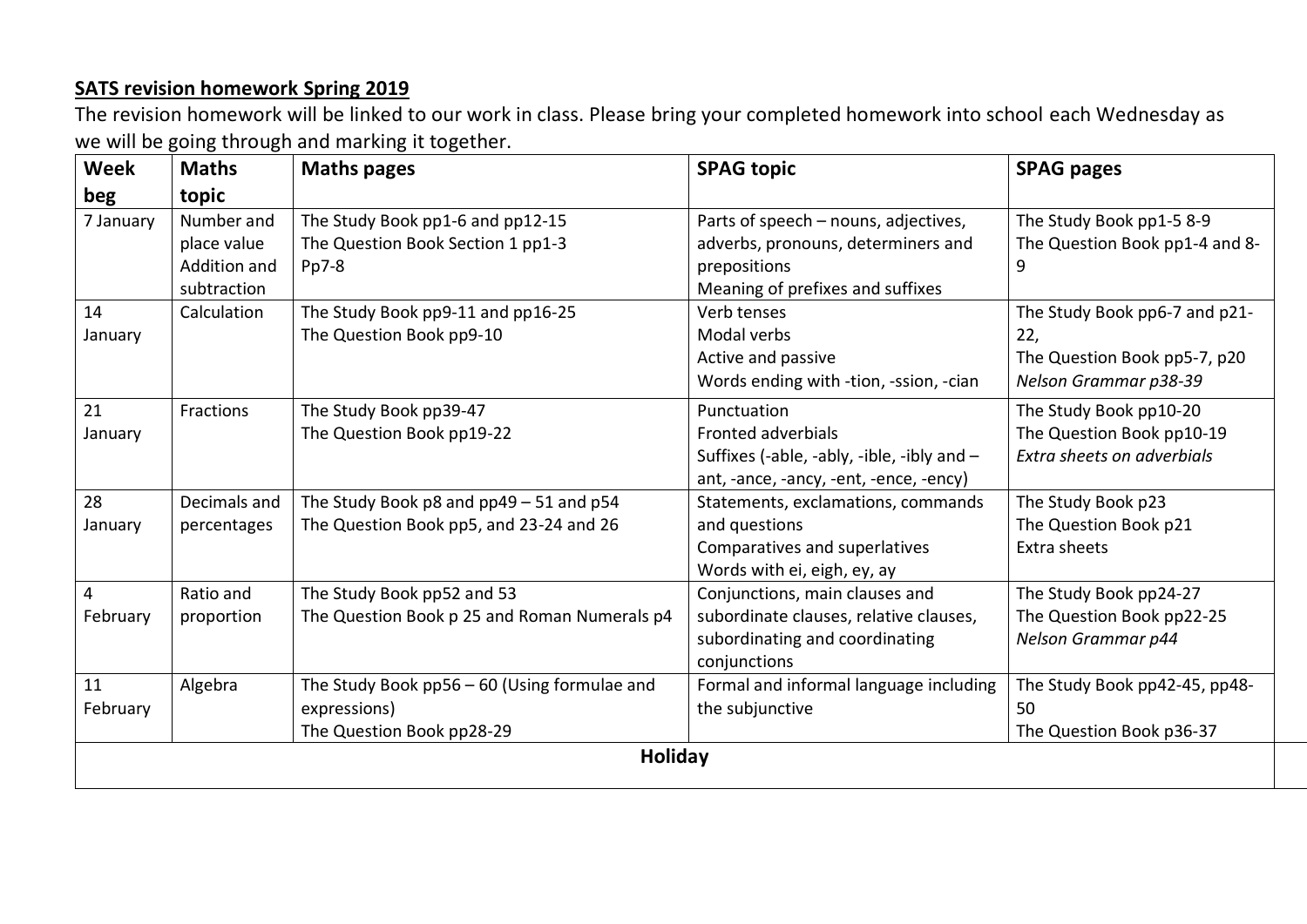| 25               | Measure                        | The Study Book pp65-66, pp69-71 | Practice Reading -stories              | The Study Book pp 49, pp 62-67 |  |  |  |
|------------------|--------------------------------|---------------------------------|----------------------------------------|--------------------------------|--|--|--|
| February         | (time and                      | The Question Book pp31-34       | Reading the question revision          | $-85 - 86$                     |  |  |  |
|                  | conversions)                   |                                 | Synonyms and antonyms<br>Word families | The Question Book p56-57       |  |  |  |
| 4 March          | Measure                        | The Study Book pp72-78          | Practice reading - stories             | The Study Book pp72-74         |  |  |  |
|                  | (area and                      | The Question Book pp35-38       | Homophones                             | The Question Book p38-41       |  |  |  |
|                  | perimeter,                     |                                 | Use of paragraphs                      | 48-50                          |  |  |  |
|                  | volume)                        |                                 |                                        |                                |  |  |  |
| 11 March         | Geometry                       | The Study Book pp 79-86         | Practice reading - non fiction         | The Study Book pp 50-51, pp56  |  |  |  |
|                  | (properties of                 | The Question Book pp39-46       | Working out the questions              | $-61, p82$                     |  |  |  |
|                  | shape and                      |                                 | Spelling rules - the soft 'c'          | The Question Book p54-55       |  |  |  |
|                  | angles)                        |                                 |                                        |                                |  |  |  |
| 18 March         | Geometry                       | The Study Book pp87-92          | Practice reading - non fiction         | The Study Book p43. P78        |  |  |  |
|                  | (coordinates,                  | The Question Book pp47-50       | Words ending in -cial or -tial         | The Question Book pp44 - 47    |  |  |  |
|                  | translations,                  |                                 | Words ending with -cious or -tious     |                                |  |  |  |
|                  | reflections                    |                                 |                                        |                                |  |  |  |
|                  | and reflective                 |                                 |                                        |                                |  |  |  |
|                  | symmetry)                      |                                 |                                        |                                |  |  |  |
| 25 March         | <b>Statistics</b>              | The Study Book pp93-99          | Practice reading - poetry              | The Study Book pp52-54, pp78-  |  |  |  |
|                  | (tables,                       | The Question Book pp51-53       | Working out the questions              | 81                             |  |  |  |
|                  | charts and                     |                                 | i before e and Plurals                 | The Question Book p52-53       |  |  |  |
|                  | graphs,                        |                                 |                                        |                                |  |  |  |
|                  | pictograms)                    |                                 |                                        |                                |  |  |  |
| 1 April          | Statistics (pie                | The Study Book pp100-102        | Practice reading - poetry              | The Study Book p55, p84, p87   |  |  |  |
|                  | charts, mean                   | The Question Book pp54-56       | How to write a good answer             | The Question Book pp42-43,     |  |  |  |
|                  | mode etc)                      |                                 | Hyphens                                | p58                            |  |  |  |
|                  |                                |                                 | Difficult and tricky words             |                                |  |  |  |
| Holiday          |                                |                                 |                                        |                                |  |  |  |
| 23 April         | General revision of all topics |                                 | General revision and spelling rules    |                                |  |  |  |
| 6 May            | General revision of all topics |                                 | General revision and spelling rules    |                                |  |  |  |
| 13 May SATS week |                                |                                 |                                        |                                |  |  |  |